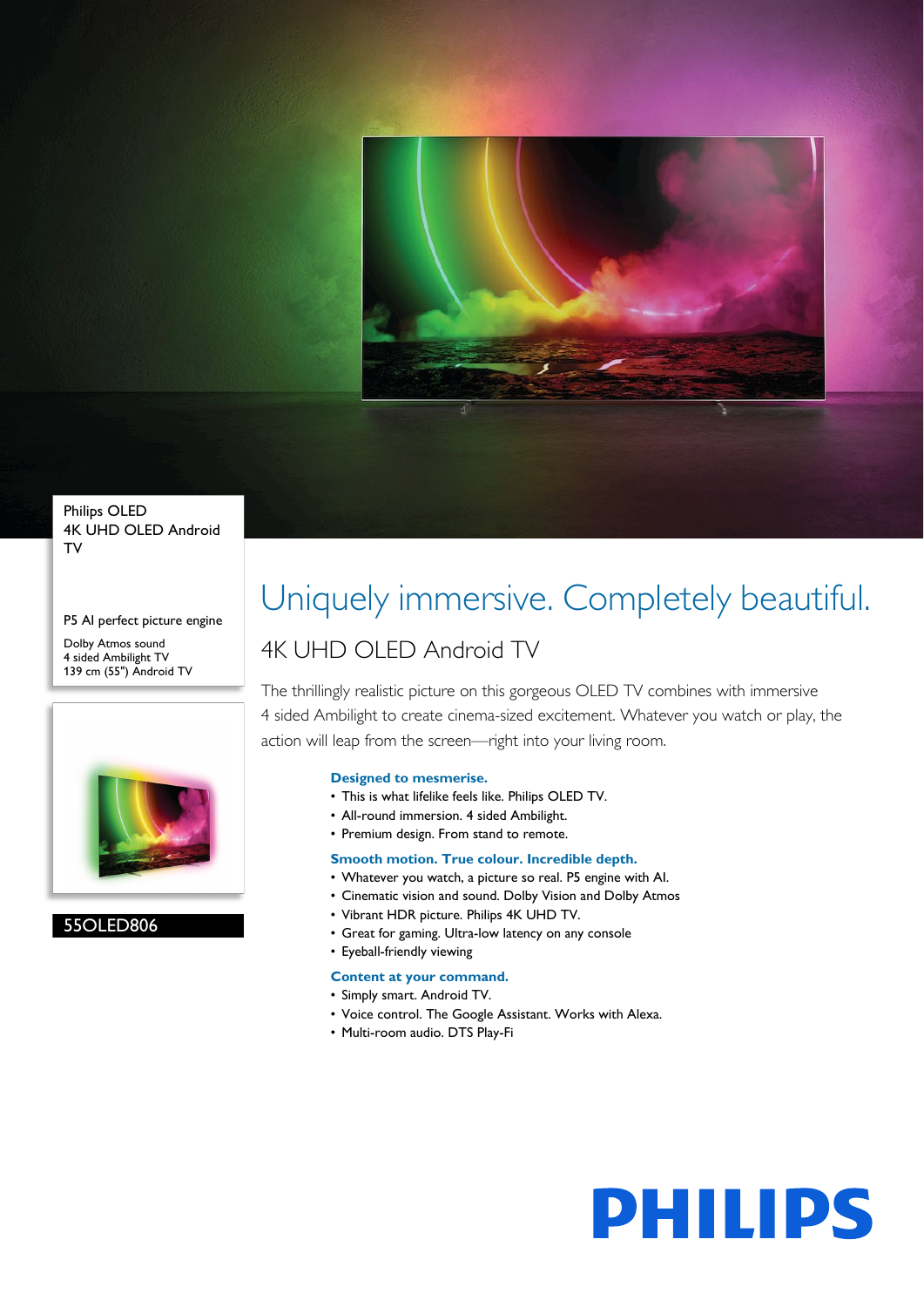### 4K UHD OLED Android TV P5 AI perfect picture engine Dolby Atmos sound, 4 sided Ambilight TV, 139 cm (55") Android TV

### 55OLED806/12

## **Highlights**

### **4 sided Ambilight**



With Philips 4 sided Ambilight, every moment feels closer. Intelligent LEDs around the edge of the TV respond to the on-screen action and emit an immersive glow that's simply captivating. Experience it once and wonder how you enjoyed TV without it.

### **P5 engine with AI**

Philips P5 processor with AI delivers a picture so real it feels like you could step right into it. A deep-learning AI algorithm processes images in a manner similar to the human brain. No matter what you're watching, you get lifelike detail and contrast, rich colour and smooth motion.

### **Philips OLED TV**



With a Philips OLED TV, you get a wider viewing angle and a uniquely lifelike picture. Blacks are deeper. Colours are truer. Details in shadows and highlights are precisely reproduced. All major HDR formats are supported. You'll feel the full power of every scene.

### **Dolby Vision + Dolby Atmos**



Support for Dolby's premium sound and video formats means that the HDR content that you watch will look—and sound—glorious. You'll enjoy a picture that reflects the director's original intentions and experience spacious sound with real clarity and depth.

### **Premium materials**



Every inch of this TV looks and feels premium. The ultra-thin metal bezel. The soft, textured leather-backed remote with backlit keys. Or the reversible two-tone metal feet—which you can fit to the TV either way around, depending on the tone you prefer.

### **Simply smart. Android TV**



Your Philips Android TV gives you the content you want—when you want it. You can customise the home screen to display your favourite apps, making it simple to start streaming the movies and shows you love. Or pick up where you left off.

### **HDMI 2.1 VRR and low latency**



Your Philips TV boasts the latest HDMI 2.1 connectivity and automatically switches to an ultra-low-latency setting when you start playing a game on your console. VRR and Freesync are supported for smooth fast-action gameplay. Ambilight's gaming mode brings the thrill right into the room.

### **DTS Play-Fi compatible**



With DTS Play-Fi on your Philips TV you can connect to compatible speakers in any room. Got wireless speakers in the kitchen? Listen to the film while you make a snack or keep up with the sports commentary while you get everyone drinks.

### **AI voice control**



Push a button on the remote to talk to the Google Assistant. Control the TV or Google Assistant-compatible smart home devices with your voice. Or ask Alexa to control the TV via Alexa-enabled devices.







**MDolby** Vision Atmos androidty

MDA FreeSvnc Premium

**dts** Aplay-fr.